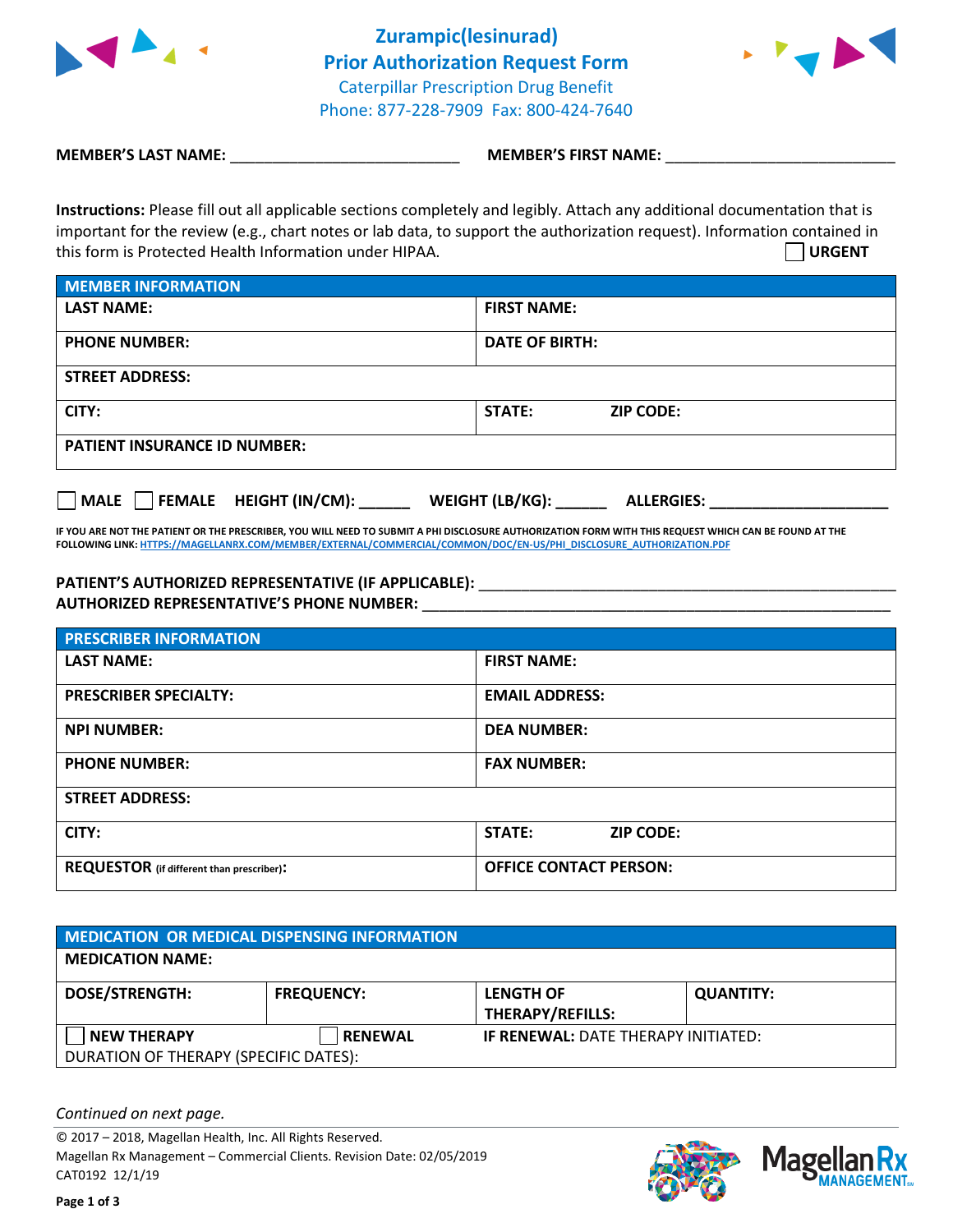



|                                                                                                                                                                                                                                                                                                    | 1. HAS THE PATIENT TRIED ANY OTHER MEDICATIONS FOR THIS CONDITION?                                                          | YES (if yes, complete below)<br>NO |  |  |
|----------------------------------------------------------------------------------------------------------------------------------------------------------------------------------------------------------------------------------------------------------------------------------------------------|-----------------------------------------------------------------------------------------------------------------------------|------------------------------------|--|--|
| <b>MEDICATION/THERAPY (SPECIFY</b>                                                                                                                                                                                                                                                                 | <b>DURATION OF THERAPY (SPECIFY</b>                                                                                         | <b>RESPONSE/REASON FOR</b>         |  |  |
| DRUG NAME AND DOSAGE):                                                                                                                                                                                                                                                                             | DATES):                                                                                                                     | FAILURE/ALLERGY:                   |  |  |
|                                                                                                                                                                                                                                                                                                    |                                                                                                                             |                                    |  |  |
|                                                                                                                                                                                                                                                                                                    |                                                                                                                             |                                    |  |  |
|                                                                                                                                                                                                                                                                                                    |                                                                                                                             |                                    |  |  |
| <b>2. LIST DIAGNOSES:</b>                                                                                                                                                                                                                                                                          |                                                                                                                             | <b>ICD-10:</b>                     |  |  |
| $\Box$ Gout                                                                                                                                                                                                                                                                                        |                                                                                                                             |                                    |  |  |
| □ Other diagnosis: ________________________ICD-10 Code(s): ____________________                                                                                                                                                                                                                    |                                                                                                                             |                                    |  |  |
|                                                                                                                                                                                                                                                                                                    | 3. REQUIRED CLINICAL INFORMATION: PLEASE PROVIDE ALL RELEVANT CLINICAL INFORMATION TO SUPPORT A                             |                                    |  |  |
| PRIOR AUTHORIZATION.                                                                                                                                                                                                                                                                               |                                                                                                                             |                                    |  |  |
| <b>Clinical Information:</b>                                                                                                                                                                                                                                                                       |                                                                                                                             |                                    |  |  |
|                                                                                                                                                                                                                                                                                                    |                                                                                                                             |                                    |  |  |
|                                                                                                                                                                                                                                                                                                    | Has patient previously tried allopurinol? $\Box$ Yes $\Box$ No Please provide dates of service.                             |                                    |  |  |
|                                                                                                                                                                                                                                                                                                    |                                                                                                                             |                                    |  |  |
|                                                                                                                                                                                                                                                                                                    | Did patient fail to reach a uric acid level of less than 6mg/dL when using allopurinol? $\Box$ Yes $\Box$ No Please provide |                                    |  |  |
| documentation.                                                                                                                                                                                                                                                                                     |                                                                                                                             |                                    |  |  |
|                                                                                                                                                                                                                                                                                                    | Has patient previously tried Uloric(febuxostat)? $\Box$ Yes $\Box$ No Please provide dates of service.                      |                                    |  |  |
|                                                                                                                                                                                                                                                                                                    |                                                                                                                             |                                    |  |  |
|                                                                                                                                                                                                                                                                                                    | Did patient fail to reach a uric acid level of less than 6mg/dL when using Uloric(febuxostat)? $\Box$ Yes $\Box$ No         |                                    |  |  |
| Please provide documentation.                                                                                                                                                                                                                                                                      |                                                                                                                             |                                    |  |  |
|                                                                                                                                                                                                                                                                                                    |                                                                                                                             |                                    |  |  |
|                                                                                                                                                                                                                                                                                                    | Will patient be using Zurampic(lesinurad) in combination with allopurinol? $\Box$ Yes $\Box$ No                             |                                    |  |  |
|                                                                                                                                                                                                                                                                                                    |                                                                                                                             |                                    |  |  |
|                                                                                                                                                                                                                                                                                                    |                                                                                                                             |                                    |  |  |
|                                                                                                                                                                                                                                                                                                    | Are there any other comments, diagnoses, symptoms, medications tried or failed, and/or any other information the            |                                    |  |  |
| physician feels is important to this review?                                                                                                                                                                                                                                                       |                                                                                                                             |                                    |  |  |
|                                                                                                                                                                                                                                                                                                    |                                                                                                                             |                                    |  |  |
|                                                                                                                                                                                                                                                                                                    |                                                                                                                             |                                    |  |  |
|                                                                                                                                                                                                                                                                                                    |                                                                                                                             |                                    |  |  |
| Please note: Not all drugs/diagnosis are covered on all plans. This request may be denied unless all required                                                                                                                                                                                      |                                                                                                                             |                                    |  |  |
| information is received.                                                                                                                                                                                                                                                                           |                                                                                                                             |                                    |  |  |
| ATTESTATION: I attest the information provided is true and accurate to the best of my knowledge. I understand that                                                                                                                                                                                 |                                                                                                                             |                                    |  |  |
| the Health Plan, insurer, Medical Group or its designees may perform a routine audit and request the medical                                                                                                                                                                                       |                                                                                                                             |                                    |  |  |
| information necessary to verify the accuracy of the information reported on this form.                                                                                                                                                                                                             |                                                                                                                             |                                    |  |  |
|                                                                                                                                                                                                                                                                                                    |                                                                                                                             |                                    |  |  |
|                                                                                                                                                                                                                                                                                                    |                                                                                                                             |                                    |  |  |
|                                                                                                                                                                                                                                                                                                    |                                                                                                                             |                                    |  |  |
| CONFIDENTIALITY NOTICE: The documents accompanying this transmission contain confidential health information that is legally privileged. If<br>you are not the intended recipient, you are hereby notified that any disclosure, copying, distribution, or action taken in reliance on the contents |                                                                                                                             |                                    |  |  |
| of these documents is strictly prohibited. If you have received this information in error, please notify the sender immediately (via return FAX)                                                                                                                                                   |                                                                                                                             |                                    |  |  |
| and arrange for the return or destruction of these documents.                                                                                                                                                                                                                                      |                                                                                                                             |                                    |  |  |